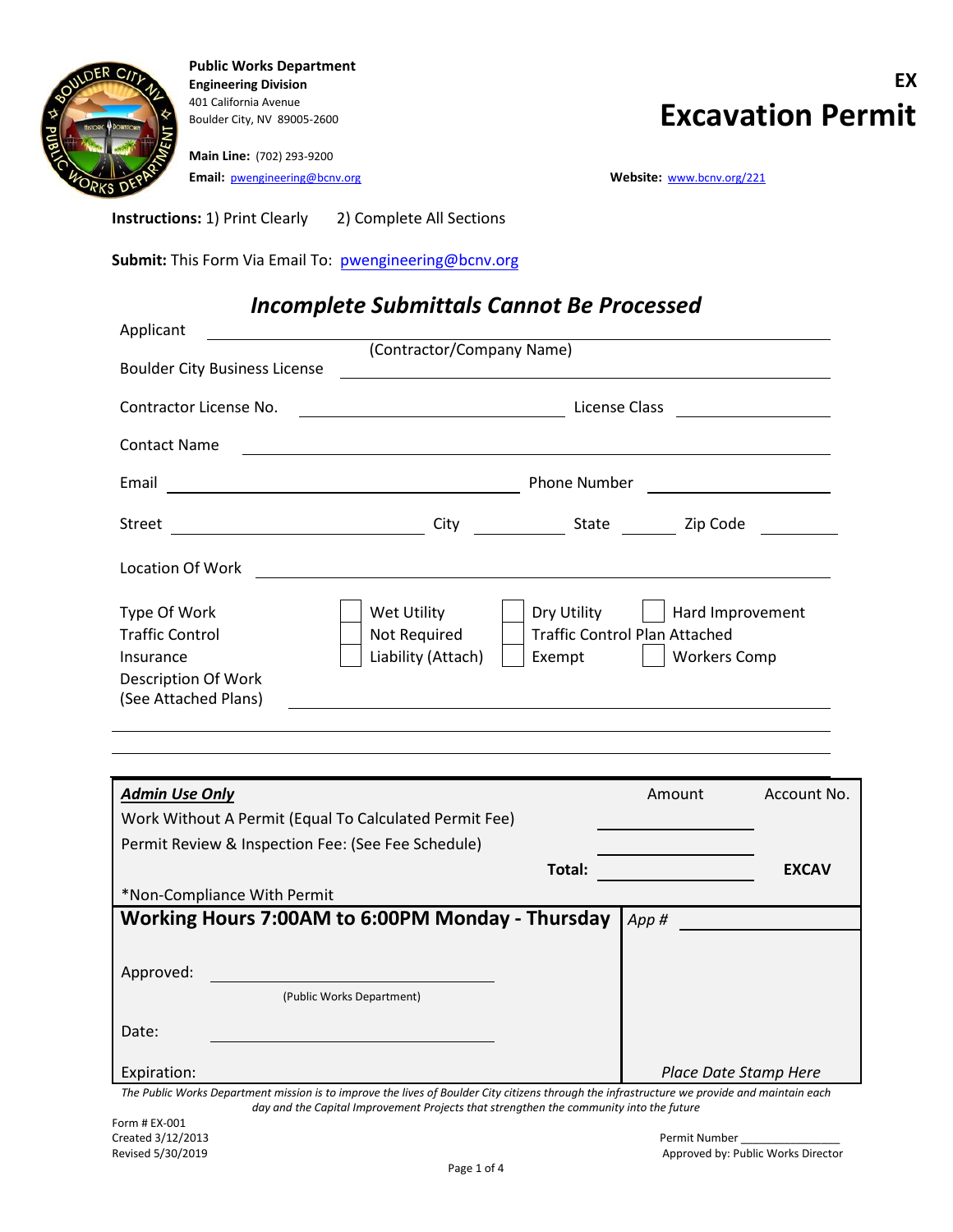

#### **Main Line:** (702) 293-9200 **Email:** [pwengineering@bcnv.org](mailto:pwengineering@bcnv.org) **Website:** [www.bcnv.org/221](http://www.bcnv.org/221)

# **Engineering Division EX AD1 California Avenue**<br>Boulder City, NV 89005-2600<br>**Excavation Permit**

### *List All Other Contractors*

| 1 <sup>st</sup> Subcontractor ______________                                                                                                                                                                                   |                           |  |  |
|--------------------------------------------------------------------------------------------------------------------------------------------------------------------------------------------------------------------------------|---------------------------|--|--|
|                                                                                                                                                                                                                                | (Contractor/Company Name) |  |  |
| <b>Boulder City Business License</b>                                                                                                                                                                                           |                           |  |  |
|                                                                                                                                                                                                                                |                           |  |  |
|                                                                                                                                                                                                                                |                           |  |  |
| Contact Name                                                                                                                                                                                                                   |                           |  |  |
|                                                                                                                                                                                                                                |                           |  |  |
|                                                                                                                                                                                                                                |                           |  |  |
|                                                                                                                                                                                                                                |                           |  |  |
|                                                                                                                                                                                                                                |                           |  |  |
| 2 <sup>nd</sup> Subcontractor _______________                                                                                                                                                                                  | (Contractor/Company Name) |  |  |
| <b>Boulder City Business License</b>                                                                                                                                                                                           |                           |  |  |
|                                                                                                                                                                                                                                |                           |  |  |
|                                                                                                                                                                                                                                |                           |  |  |
| Contact Name                                                                                                                                                                                                                   |                           |  |  |
|                                                                                                                                                                                                                                |                           |  |  |
|                                                                                                                                                                                                                                |                           |  |  |
|                                                                                                                                                                                                                                |                           |  |  |
|                                                                                                                                                                                                                                |                           |  |  |
| 3rd Subcontractor                                                                                                                                                                                                              |                           |  |  |
| <b>Boulder City Business License</b>                                                                                                                                                                                           | (Contractor/Company Name) |  |  |
|                                                                                                                                                                                                                                |                           |  |  |
| Contractor License No. 2008. 2009. [1] License Class 2008. [1] License Class 2008. [1] License Class 2008. [1] License Class 2008. [1] License Class 2008. [1] License Class 2008. [1] License Class 2008. [1] License Class 2 |                           |  |  |
| Contact Name                                                                                                                                                                                                                   |                           |  |  |
|                                                                                                                                                                                                                                |                           |  |  |
|                                                                                                                                                                                                                                |                           |  |  |
|                                                                                                                                                                                                                                |                           |  |  |

*The Public Works Department mission is to improve the lives of Boulder City citizens through the infrastructure we provide and maintain each day and the Capital Improvement Projects that strengthen the community into the future*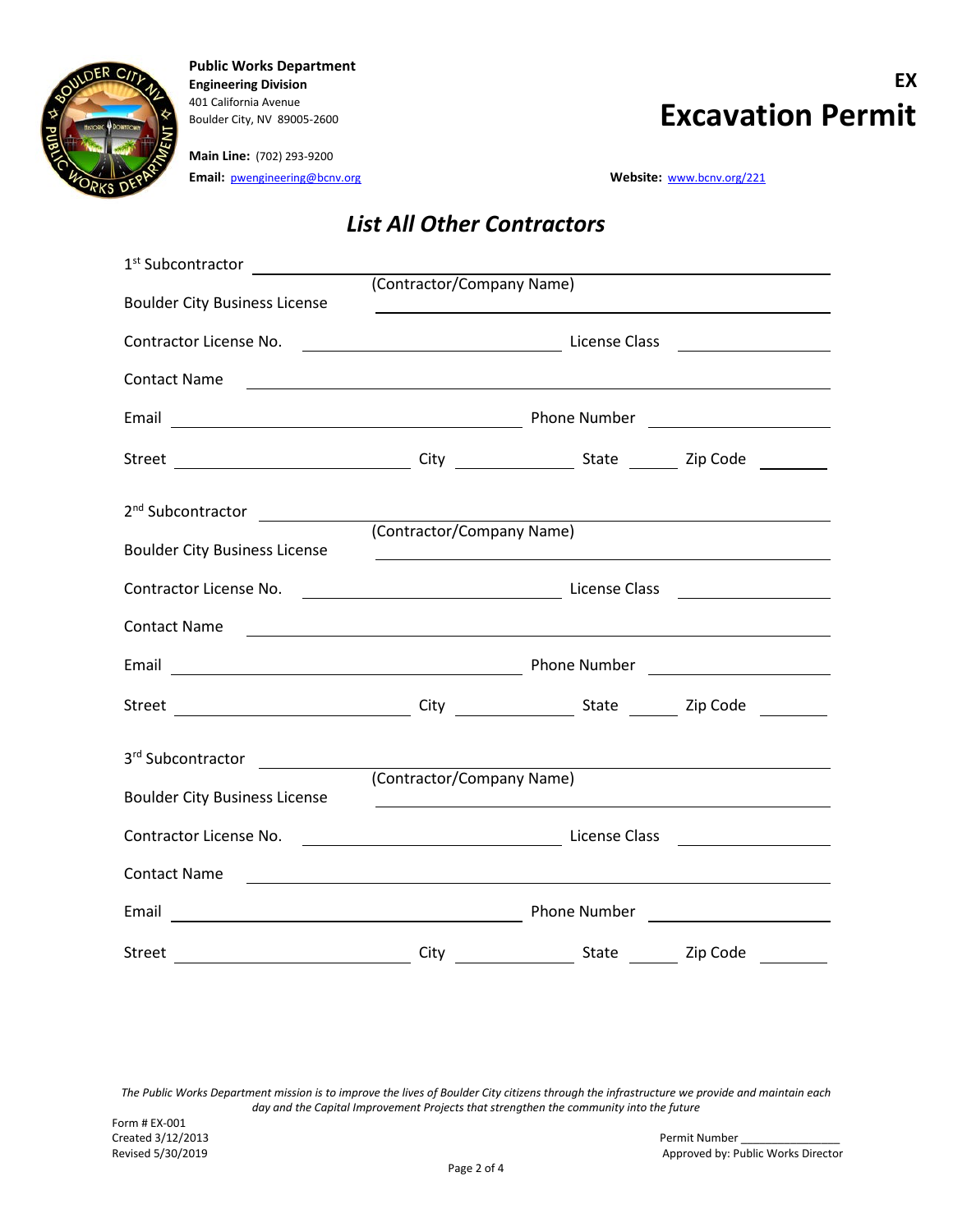

### **Engineering Division EX** Boulder City, NV 89005-2600 **Excavation Permit**

**Main Line:** (702) 293-9200

**Email:** [pwengineering@bcnv.org](mailto:pwengineering@bcnv.org) **Website:** [www.bcnv.org/221](http://www.bcnv.org/221)

#### **ENGINEERING DIVISION NOTES**

Inspections are required. Schedule by phone 24 hours in advance by calling 702-293-9200. Your permit, approved plans and barricade plans for this work must be on the job site at all times.

Exact location of all saw cut lines shall be determined in the field by a Boulder City representative.

Final asphaltic concrete (AC) pavement surfaces shall be one-fourth (1/4") inch above the lip of the gutter, unless otherwise noted.

All off-site improvement construction shall conform to the Design and Construction Standards for Wastewater Collection Systems (DCSWCS), Uniform Design and Construction Standards (UDACS), and Clark County Area Standard Specifications and Drawings, latest revision, Boulder City adopted code and Boulder City Addenda. All located at http://www.bcnv.org/302/Construction-Standards.

Private streets, curb and gutter and valley gutters reflected on approved plans are to be inspected by a Boulder City Representative.

Sidewalk ramps shall be constructed in each quadrant of an intersection per Standard Drawing 235.

Applicant represents and warrants to the City the following:

- 1. It shall timely perform the excavation in accordance with the permit, the drawings and specifications, all applicable laws, rules and regulations, and the construction standards adopted by the City of Boulder City, Nevada, as amended from time to time.
- 2. It shall diligently prosecute the excavation to its final completion within the time authorized under the permit.
- 3. It shall guarantee its excavations against all defects in workmanship and materials for a period of one year after final completion.
- 4. It shall repair any portion of the pavement or surface of any public way excavated under the warranty set forth in note 3 above, if defects in workmanship or materials occur within the warranty period, and shall make such repairs within five days of written notice from the city engineer stating the repairs necessary.

#### **RELEASE**

Permittee agrees to and shall release the City, its agents, employees, officers, and legal representatives (collectively the "City") from all liability for injury, death, damage, or loss to persons or property sustained in connection with or incidental to performance under the permit, even if the injury, death, damage, or loss is caused by the City's actual or alleged joint or concurrent negligence and/or the City's strict products liability or strict statutory liability.

#### **INDEMNIFICATION**

Permittee agrees to and shall defend, indemnify, and hold the City, its agents, employees, officers, and legal representatives (collectively the "City") harmless for all claims, causes of actions, liabilities, fines, and expenses (including, without limitation, attorney's fees, court costs, and all other defense costs and interest) for injury, death, damage, or loss to persons or property sustained in connection with or incidental to performance under this permit, including, without limitation, those caused by:

- i. Permittee's and/or it's agents', employees', officers', directors', principals', or subcontractors of permittees' (collectively in numbered paragraphs (i)-(iii), "Permittee") actual or alleged negligence or intentional acts or omissions;
- ii. The City's and Permittee's actual or alleged concurrent negligence, whether Permittee is immune from liability or not; and
- iii. The City's and Permittee's actual or alleged strict products liability or strict statutory liability, whether Permittee is immune from liability or not.

Permittee shall defend, indemnify, and hold the City harmless during the term of the permit and for four years after the permit terminates. Where applicable, the provisions of the Boulder City Code shall control in lieu of the foregoing; additionally, to the extent that the applicant holds a current and valid utility franchise from the City, the release and indemnification provisions of the franchise shall control in lieu of the foregoing.

Each applicant (owner and/or contractor) on behalf of itself and any contractor acting on its behalf shall comply with all responsibilities, requirements, standards and specifications, warranties, terms and conditions, releases, and indemnification provisions, set Boulder City Code and the Rules and Regulations promulgated there under.

I hereby certify that I am the contractor or duly authorized representative of the contractor whose name appears on this application and I am fully authorized to bind the owner in executing this application. Excavation will be made in accordance with Title 9, Chapter 1 of the City Code of Boulder City. I have read and understand all of the above information.

| Name:                                                                                                                                        | Signature: | Date:                                                                                  |  |  |  |
|----------------------------------------------------------------------------------------------------------------------------------------------|------------|----------------------------------------------------------------------------------------|--|--|--|
| The Public Works Department mission is to improve the lives of Boulder City citizens through the infrastructure we provide and maintain each |            |                                                                                        |  |  |  |
|                                                                                                                                              |            | day and the Capital Improvement Projects that strengthen the community into the future |  |  |  |

Form # EX-001 Created 3/12/2013 Permit Number  $\blacksquare$ 

Revised 5/30/2019 **Approved by: Public Works Director Approved by: Public Works Director**